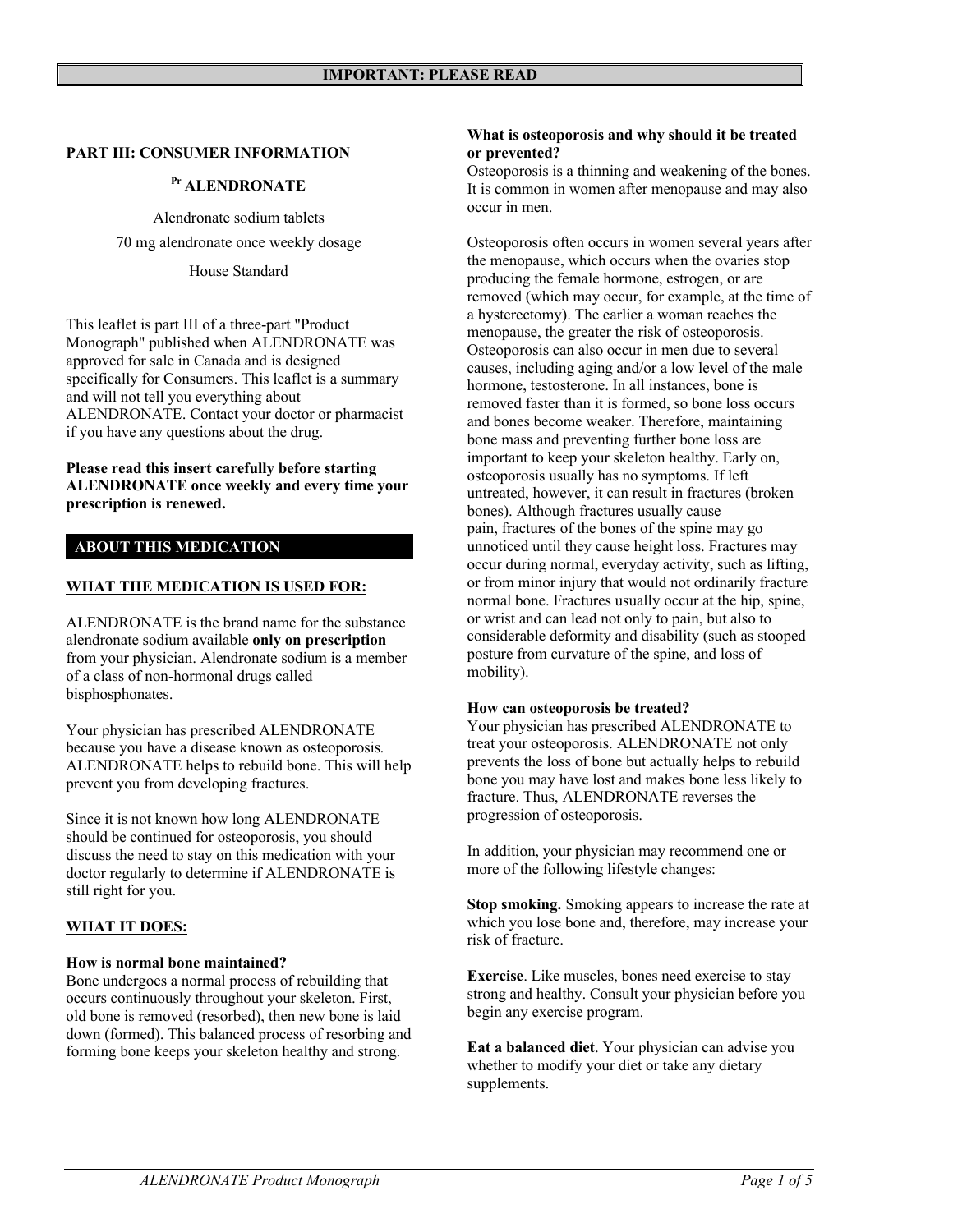### **WHEN IT SHOULD NOT BE USED: Do NOT take ALENDRONATE if you:**

- Have certain disorders of the esophagus (the tube that connects your mouth with your stomach).
- Are unable to stand or sit upright for at least 30 minutes.
- Are allergic to any of its ingredients.
- Have low blood calcium.
- Have SEVERE kidney disease. If you have any doubts if this applies to you, speak to your physician.

### **WHAT THE MEDICINAL INGREDIENT IS:**

Each 70 mg tablet of ALENDRONATE contains the active ingredient sodium alendronate trihydrate.

#### **WHAT THE NONMEDICINAL INGREDIENTS ARE:**

Microcrystalline Cellulose, Maize Starch, Sodium Starch Glycolate, Povidone, Magnesium Stearate.

#### **WHAT DOSAGE FORMS IT COMES IN:** Tablet 70 mg.

# **WARNINGS AND PRECAUTIONS**

#### **BEFORE you use ALENDRONATE talk to your doctor or pharmacist if you:**

- have cancer, gum disease, poor oral hygiene, or diabetes.
- get chemotherapy, or radiotherapy.
- take corticosteroids, or immunosuppressive drugs.
- take angiogenesis inhibitors; they are drugs that slow down the growth of new blood vessels and are used mostly to treat cancer (e.g. bevacizumab).
- are or have been a smoker.
- are a heavy alcohol user.

If any of the above apply to you, have a dental checkup before starting ALENDRONATE.

- have or have had any medical problems including known kidney disease.
- have or have had any dental problems.
- have any allergies.
- have any swallowing or digestive problems.

Your doctor may check if you:

- smoke.
- have or have had teeth and/or gum disease.
- have dentures that do not fit well.
- have other relevant medical conditions at the same time, such as; low red blood cell count (called anemia) or if your blood cannot form clots in the normal way.

You should always tell your physician about all drugs you are taking or plan to take, including those obtained without a prescription.

Talk to your doctor:

 if you have ear pain and/or discharge from the ear while taking ALENDRONATE as these could be signs of bone damage in the ear.

#### **Use in pregnancy and breast-feeding**

Do not take ALENDRONATE if you are pregnant or breast-feeding.

### **Use in children**

ALENDRONATE is not indicated for use in children under 18 years of age.

#### **Use in elderly**

ALENDRONATE works equally well in, and is equally well tolerated by, patients older and younger than 65 years of age.

**Driving and using machines:** There have been side effects reported with ALENDRONATE that may affect your ability to drive or operate machinery. Individual responses to ALENDRONATE may vary.

## **INTERACTIONS WITH THIS MEDICATION**

Calcium supplements, antacids, and other oral medications will interfere with the absorption of ALENDRONATE if they are taken at the same time. You must wait at least one-half hour after taking ALENDRONATE before taking any other oral medication.

### **PROPER USE OF THIS MEDICATION**

### **USUAL DOSE:**

Your doctor has prescribed ALENDRONATE once weekly tablets.

These are the important things you must do to help make sure you will benefit from ALENDRONATE:

**1. Choose the day of the week that best fits your schedule. Every week, take one ALENDRONATE tablet on your chosen day.**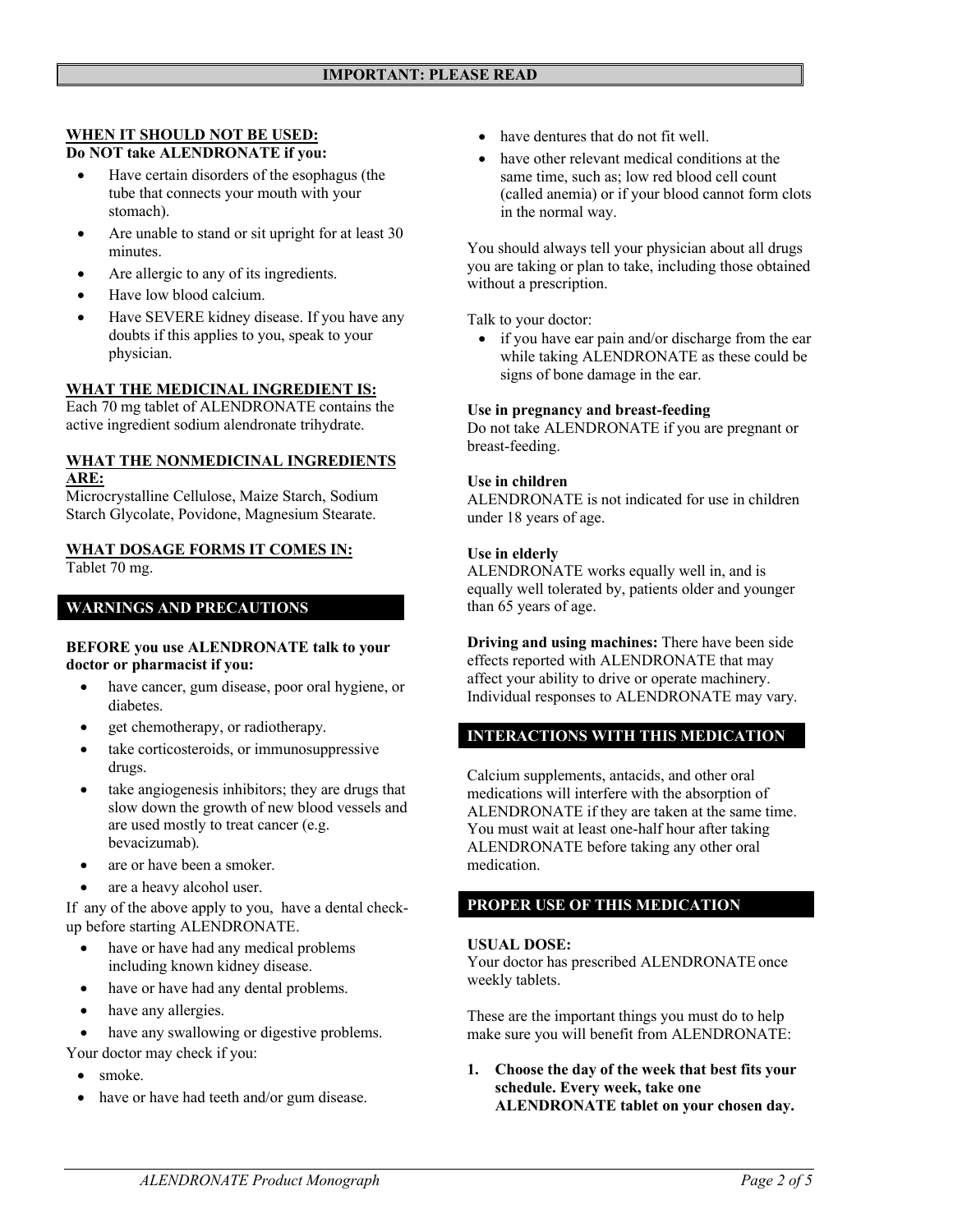- **2. After getting up for the day and before taking your first food, beverage, or other medication, take your ALENDRONATE tablet with plain water only as follows:**
- Swallow one tablet with a full glass (200 to 250 mL) of plain water.

Do **NOT** take ALENDRONATE with:

- mineral water
- coffee or tea
- juice

 Although it has not been tested, because of high mineral content, "hard water" may decrease absorption of ALENDRONATE. If your normal drinking water is classified as "hard water", you should consider taking this medication with distilled water (i.e., not mineral water).

#### **Do NOT chew or suck on a tablet of ALENDRONATE.**

- **3. After taking your ALENDRONATE tablet do not lie down - stay fully upright (sitting, standing or walking) for at least 30 minutes and do not lie down until after your first food of the day.**
- **4. Do NOT take ALENDRONATE at bedtime or before getting up for the day.**

The above actions will help the ALENDRONATE reach your stomach quickly and help reduce the potential for irritation of your esophagus (the tube that connects your mouth with your stomach).

- **5. After taking your ALENDRONATE tablet, wait at least 30 minutes before taking your first food, beverage, or other medication of the day,**  including antacids, calcium supplements and vitamins. ALENDRONATE is effective only if taken when your stomach is empty.
- **6. If you develop difficulty or pain upon swallowing, chest pain, or new or worsening heartburn, stop taking ALENDRONATE immediately and call your doctor.**
- **7.** It is important that you continue taking ALENDRONATE for as long as your doctor prescribes it. ALENDRONATE can treat your osteoporosis only if you continue to take it.

Calcium and vitamin D are also important for strong bones. Your doctor may ask you to take calcium and vitamin D while you are on ALENDRONATE therapy.

It is important to take ALENDRONATE over the longterm to continue to help rebuild bone you may have lost. It is, therefore, important to follow your physician's instructions for taking ALENDRONATE without skipping doses or varying from your prescribed treatment schedule. It is also important to continue to follow your physician's advice on lifestyle changes.

## **OVERDOSE:**

If you take too many tablets, drink a full glass of milk and contact your physician immediately. Do not induce vomiting. Do not lie down.

If you think you have taken too much ALENDRONATE, contact your healthcare professional, hospital emergency department or regional Poison Control Centre immediately, even if there are no symptoms.

### **MISSED DOSE:**

If you miss a dose, just take one ALENDRONATE tablet on the morning after you remember. *Do not take two doses on the same day.* Return to taking one dose once a week, as originally scheduled on your chosen day.

### **SERIOUS SIDE EFFECTS, HOW OFTEN THEY HAPPEN AND WHAT TO DO ABOUT THEM**

ALENDRONATE may have unintended or undesirable effects:

- digestive problems such as nausea, vomiting, diarrhea or constipation.
- disorders of your esophagus (the tube that connects your mouth with your stomach) including irritation which can cause chest pain, heartburn or difficulty or pain upon swallowing. These reactions may occur especially if patients do not drink the recommended amount of water with ALENDRONATE and/or if they lie down in less than 30 minutes or before their first food of the day. Esophageal reactions may worsen if patients continue to take ALENDRONATE after developing symptoms suggesting irritation of the esophagus.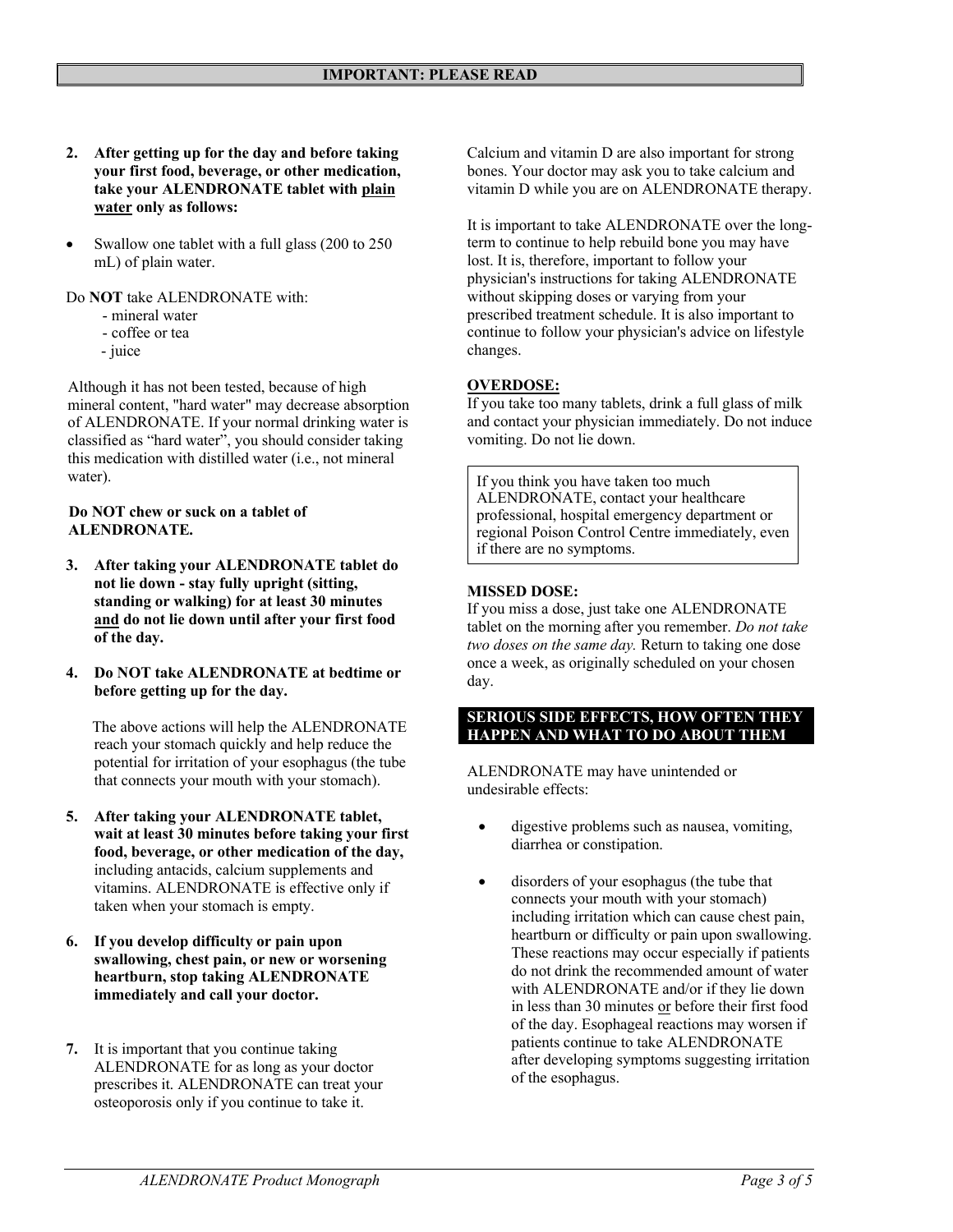- bone, muscle and/or joint pain.
- joint swelling or swelling in their hands or legs.
- transient flu-like symptoms (rarely with fever).
- rash that may be made worse by sunlight, hair loss.
- dizziness, vertigo (spinning sensation) or a changed sense of taste.
- symptoms of low blood calcium (for example, numbness or tingling around the mouth or in the hands or feet; muscle spasms in the face, hands, or feet).
- mouth ulcers have occurred when the tablet was chewed or dissolved in the mouth.

#### **If any of these affects you severely, tell your doctor or pharmacist.**

| <b>SERIOUS SIDE EFFECTS, HOW OFTEN THEY</b>            |                                                                                                                                                             |                                                                                    |  |                                                                       |  |  |
|--------------------------------------------------------|-------------------------------------------------------------------------------------------------------------------------------------------------------------|------------------------------------------------------------------------------------|--|-----------------------------------------------------------------------|--|--|
| HAPPEN AND WHAT TO DO ABOUT THEM<br>Symptoms / effects |                                                                                                                                                             | Talk to your<br>healthcare<br>professional<br>In all<br>Only if<br>severe<br>cases |  | <b>Stop taking</b><br>drug and<br>get<br>immediate<br>medical<br>help |  |  |
| Uncommon                                               | Allergic<br>reactions such<br>as:<br>hives<br>swelling of<br>the face, lips,<br>tongue and/or<br>throat<br>difficulty in<br>-<br>breathing or<br>swallowing |                                                                                    |  |                                                                       |  |  |
|                                                        | Severe bone,<br>joint, and/or<br>muscle pain<br>New or unusual<br>pain in the hip                                                                           |                                                                                    |  |                                                                       |  |  |
|                                                        | or thigh<br>Esophageal<br>ulcers causing:<br>chest pain<br>hearthurn<br>difficulty or<br>pain upon<br>swallowing                                            |                                                                                    |  |                                                                       |  |  |

#### **SERIOUS SIDE EFFECTS, HOW OFTEN THEY HAPPEN AND WHAT TO DO ABOUT THEM**

| Symptoms / effects |                                                                                                                                                                            | Talk to your<br>healthcare<br>professional |                 | <b>Stop taking</b><br>drug and<br>get |
|--------------------|----------------------------------------------------------------------------------------------------------------------------------------------------------------------------|--------------------------------------------|-----------------|---------------------------------------|
|                    |                                                                                                                                                                            | Only if<br>severe                          | In all<br>cases | immediate<br>medical<br>help          |
|                    | stomach or<br>other peptic<br>ulcers<br>occasionally<br>associated with<br>black and/or<br>bloody stools                                                                   |                                            |                 |                                       |
|                    | Jaw problems<br>associated with<br>delayed healing<br>and infection,<br>often following<br>tooth extraction                                                                |                                            |                 |                                       |
|                    | Eye<br>inflammation<br>associated with<br>eye pain; eye<br>redness;<br>sensitivity to<br>light, decreased<br>vision                                                        |                                            |                 |                                       |
|                    | Severe skin<br>reactions                                                                                                                                                   |                                            |                 | $\sqrt{}$                             |
|                    | Symptoms of<br>low blood<br>calcium:<br>numbness or<br>tingling<br>around the<br>mouth or in<br>the hands or<br>feet<br>muscle<br>spasms<br>in the face,<br>hands, or feet |                                            |                 |                                       |
| Rare               | Persistent ear<br>pain                                                                                                                                                     |                                            |                 |                                       |

**This is not a complete list of side effects. For any unexpected effects while taking ALENDRONATE, contact your doctor or pharmacist.**